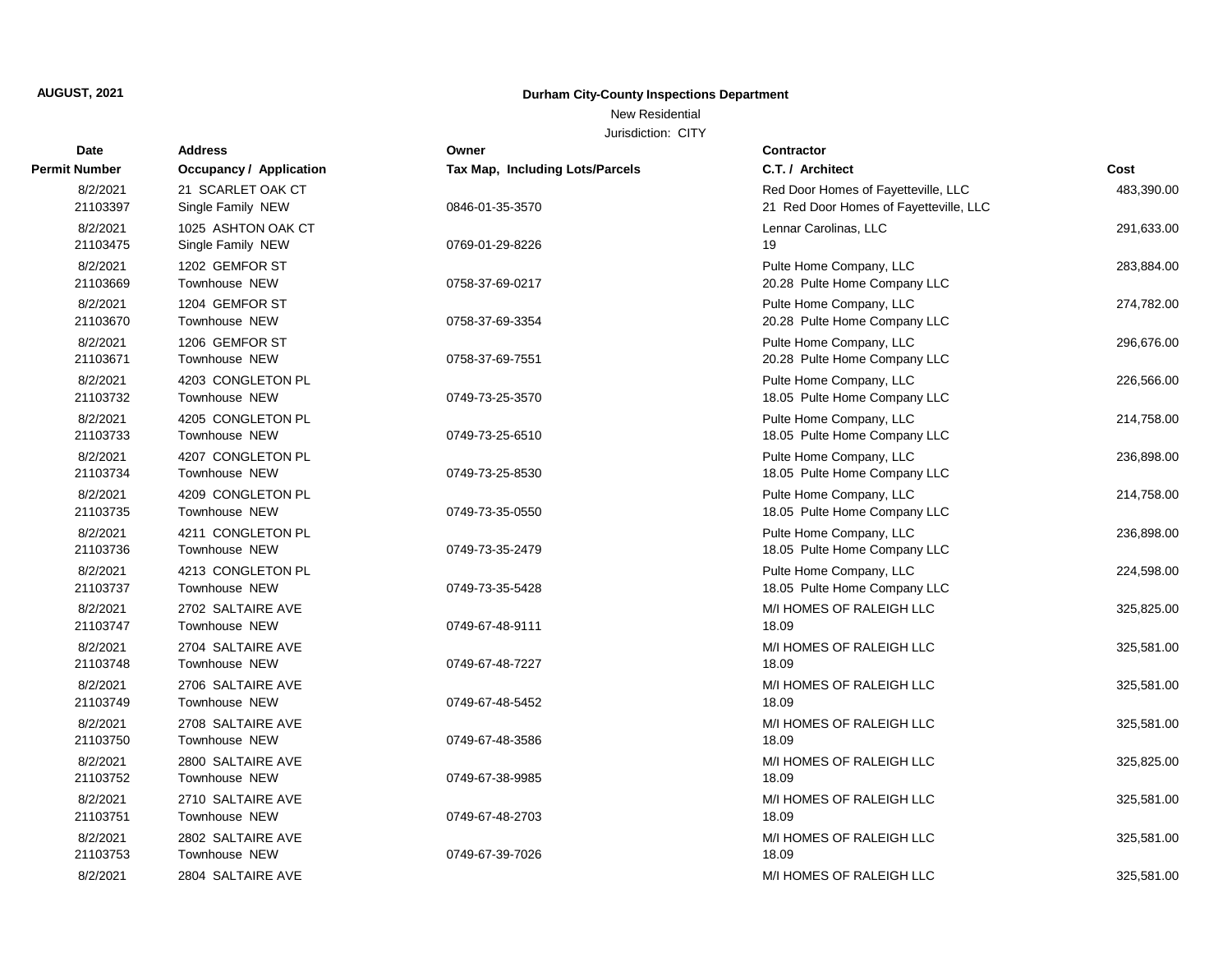New Residential

| Date                 | <b>Address</b>                            | Owner                           | Contractor                                                                    |            |
|----------------------|-------------------------------------------|---------------------------------|-------------------------------------------------------------------------------|------------|
| Permit Number        | <b>Occupancy / Application</b>            | Tax Map, Including Lots/Parcels | C.T. / Architect                                                              | Cost       |
| 21103754             | Townhouse NEW                             | 0749-67-39-5126                 | 18.09                                                                         |            |
| 8/2/2021<br>21103755 | 2806 SALTAIRE AVE<br><b>Townhouse NEW</b> | 0749-67-39-2381                 | M/I HOMES OF RALEIGH LLC<br>18.09                                             | 325,581.00 |
| 8/2/2021<br>21101585 | 3200 WESTOVER RD<br>Single Family NEW     | 0719-39-76-9426                 | <b>Christopher Rand Construction</b><br>20.08 Hutch Johnson                   | 915,981.00 |
| 8/2/2021<br>21103473 | 1020 ASHTON OAK CT<br>Single Family NEW   | 0769-01-29-9357                 | Lennar Carolinas, LLC<br>19                                                   | 219,186.00 |
| 8/2/2021<br>21103425 | 1015 BRIDGEWATER DR<br>Single Family NEW  | 0834-02-50-3021                 | Ryan Homes and/or NV Homes NVR, Inc., T/A<br>17.09 NVR Architectural Services | 323,859.00 |
| 8/3/2021<br>21103498 | 3825 SOMERSET DR<br>Single Family NEW     | 0719-01-29-6015                 | Grau Building Company, LLC<br>20.08                                           | 444,471.00 |
| 8/3/2021<br>21103629 | 1133 BENNING ST<br>Single Family NEW      | 0832-90-11-7473                 | Tobin Construction Company, LLC<br>10.02                                      | 181,425.00 |
| 8/3/2021<br>21103716 | 1405 FARM LEAF DR<br>Single Family NEW    | 0860-03-10-2239                 | Lennar Carolinas, LLC<br>19                                                   | 394,215.00 |
| 8/3/2021<br>21103717 | 1411 FARM LEAF DR<br>Single Family NEW    | 0860-03-10-2434                 | Lennar Carolinas, LLC<br>19                                                   | 325,827.00 |
| 8/4/2021<br>21103267 | 201 NELSON ST<br>Single Family NEW        | 0820-89-11-6366                 | Calla Construction LLC<br>13.03                                               | 102,828.00 |
| 8/4/2021<br>21103268 | 203 NELSON ST<br>Single Family NEW        | 0820-89-21-0157                 | Calla Construction LLC<br>13.03                                               | 102,828.00 |
| 8/4/2021<br>21103269 | 205 NELSON ST<br>Single Family NEW        | 0820-89-21-4011                 | Calla Construction LLC<br>13.03                                               | 102,828.00 |
| 8/5/2021<br>21103604 | 1103 SURVEYOR DR<br>Townhouse NEW         | 0860-03-20-5351                 | Lennar Carolinas, LLC<br>19                                                   | 251,412.00 |
| 8/5/2021<br>21103605 | 1105 SURVEYOR DR<br>Townhouse NEW         | 0860-03-20-5312                 | Lennar Carolinas, LLC<br>19                                                   | 259,407.00 |
| 8/5/2021<br>21103606 | 1107 SURVEYOR DR<br>Townhouse NEW         | 0860-03-20-4362                 | Lennar Carolinas, LLC<br>19                                                   | 259,407.00 |
| 8/5/2021<br>21103476 | 1026 ASHTON OAK CT<br>Single Family NEW   | 0769-01-29-9318                 | Lennar Carolinas, LLC<br>19                                                   | 299,382.00 |
| 8/5/2021<br>21103477 | 1028 ASHTON OAK CT<br>Single Family NEW   | 0769-01-29-8474                 | Lennar Carolinas, LLC<br>19                                                   | 287,205.00 |
| 8/5/2021<br>21103514 | 4014 PASSENGER PL<br>Single Family NEW    | 0749-59-29-5074                 | Meritage Homes of the Carolinas, Inc.<br>18.09 Summit Engineering             | 384,129.00 |
| 8/6/2021<br>21103794 | 430 OBIE DR<br>Single Family NEW          | 0729-04-61-0843                 | <b>Richard Holt</b><br>20.12                                                  | 1,500.00   |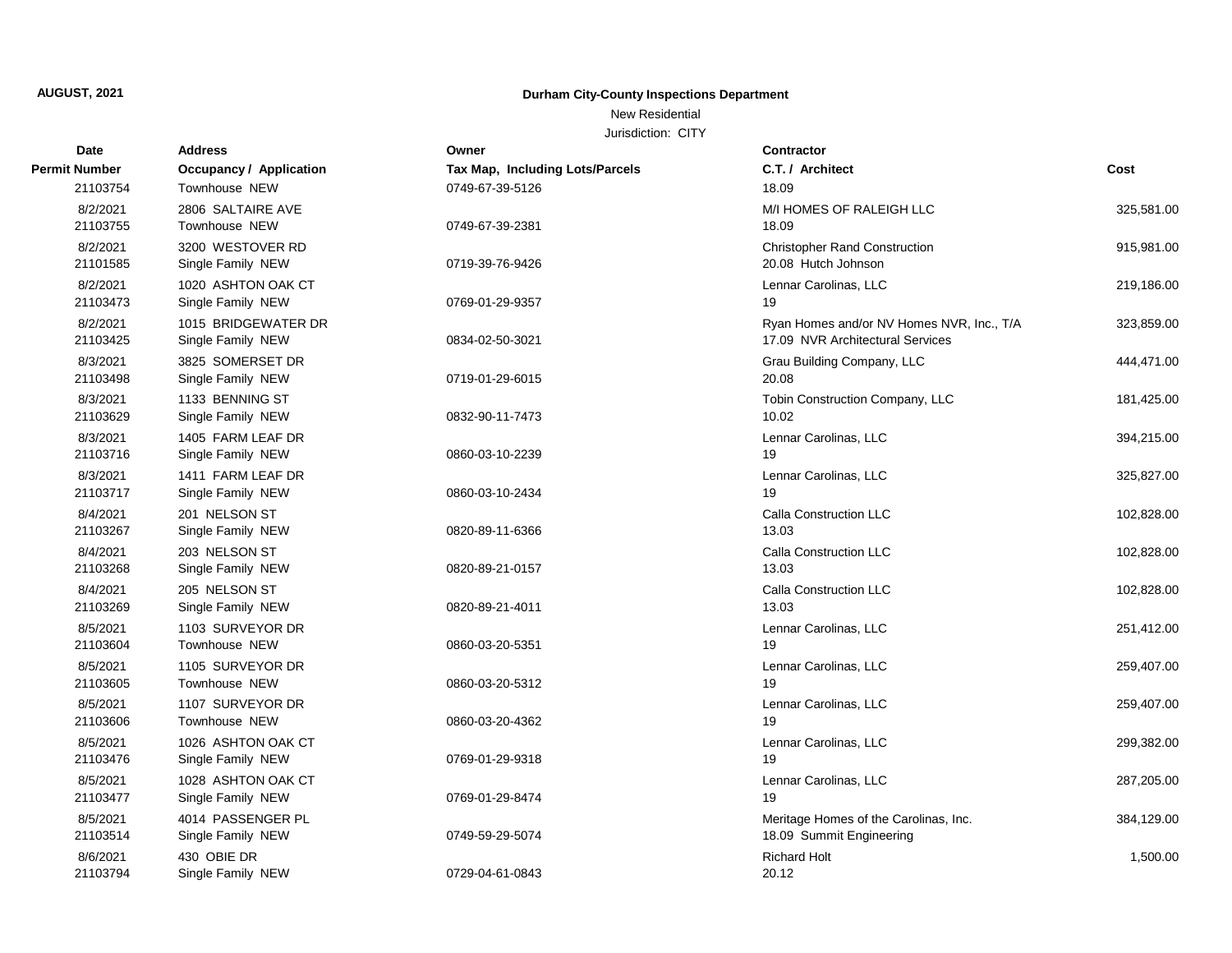New Residential

| Date                  | <b>Address</b>                              | Owner                           | Contractor                                                |            |
|-----------------------|---------------------------------------------|---------------------------------|-----------------------------------------------------------|------------|
| <b>Permit Number</b>  | <b>Occupancy / Application</b>              | Tax Map, Including Lots/Parcels | C.T. / Architect                                          | Cost       |
| 8/6/2021<br>21103881  | 1005 ASHCLIFF LN<br>Single Family NEW       | 0769-92-56-3397                 | HHHunt Homes Raleigh-Durham, LLC<br>19.00 Michael Repsher | 369,000.00 |
| 8/6/2021<br>21103806  | 1110 FLYFISH AVE<br>Single Family NEW       | 0749-84-67-9490                 | Pulte Home Company, LLC<br>18.05 Pulte Home Company LLC   | 313,650.00 |
| 8/6/2021<br>21103807  | 4003 CATFISH WAY<br>Single Family NEW       | 0749-84-10-5111                 | Pulte Home Company, LLC<br>18.05 Pulte Home Company LLC   | 397,782.00 |
| 8/6/2021<br>21103817  | 1106 FLYFISH AVE<br>Single Family NEW       | 0749-84-67-6898                 | Pulte Home Company, LLC<br>18.05 Pulte Home Company LLC   | 430,869.00 |
| 8/6/2021<br>21103841  | 1234 FLYFISH AVE<br>Single Family NEW       | 0749-94-24-5654                 | Pulte Home Company, LLC<br>18.09                          | 461,373.00 |
| 8/6/2021<br>21103842  | 1254 FLYFISH AVE<br>Single Family NEW       | 0749-94-46-1995                 | Pulte Home Company, LLC<br>18.09                          | 471,213.00 |
| 8/9/2021<br>21103775  | 3001 CROSSMAN LAKE RD<br>Single Family NEW  | 0860-03-85-4396                 | D.R. Horton, Inc., T/A Emerald Homes<br>18.08             | 384,990.00 |
| 8/9/2021<br>21103776  | 3009 CROSSMAN LAKE RD<br>Single Family NEW  | 0860-03-84-0747                 | D.R. Horton, Inc., T/A Emerald Homes<br>18.08             | 415,494.00 |
| 8/9/2021<br>21103777  | 3021 CROSSMAN LAKE RD<br>Single Family NEW  | 0860-03-83-1819                 | D.R. Horton, Inc., T/A Emerald Homes<br>18.08             | 404,547.00 |
| 8/10/2021<br>21103332 | 1001 HEARTSTONE WAY<br>Townhouse NEW        | 0729-78-66-5901                 | <b>JOSEPH K. STEWART</b><br>20.26 JDS Consulting & Design | 273,306.00 |
| 8/10/2021<br>21103333 | 1003 HEARTSTONE WAY<br>Townhouse NEW        | 0729-78-67-2031                 | JOSEPH K. STEWART<br>20.26 JDS Consulting & Design        | 284,991.00 |
| 8/10/2021<br>21103334 | 1005 HEARTSTONE WAY<br>Townhouse NEW        | 0729-78-67-0038                 | JOSEPH K. STEWART<br>20.26 JDS Consulting & Design        | 258,054.00 |
| 8/10/2021<br>21103335 | 1007 HEARTSTONE WAY<br>Townhouse NEW        | 0729-78-57-7196                 | <b>JOSEPH K. STEWART</b><br>20.26 JDS Consulting & Design | 284,991.00 |
| 8/10/2021<br>21103336 | 1011 HEARTSTONE WAY<br>Townhouse NEW        | 0729-78-57-5206                 | <b>JOSEPH K. STEWART</b><br>20.26 JDS Consulting & Design | 246,369.00 |
| 8/10/2021<br>21103337 | 1013 HEARTSTONE WAY<br>Townhouse NEW        | 0729-78-57-2374                 | <b>JOSEPH K. STEWART</b><br>20.26 JDS Consulting & Design | 246,369.00 |
| 8/10/2021<br>21103338 | 1015 HEARTSTONE WAY<br>Townhouse NEW        | 0729-78-57-0470                 | JOSEPH K. STEWART<br>20.26 JDS Consulting & Design        | 258,054.00 |
| 8/10/2021<br>21103339 | 1017 HEARTSTONE WAY<br>Townhouse NEW        | 0729-78-47-8429                 | <b>JOSEPH K. STEWART</b><br>20.26 JDS Consulting & Design | 273,306.00 |
| 8/10/2021<br>21103370 | 1021 HEARTSTONE WAY<br><b>Townhouse NEW</b> | 0729-78-47-5538                 | <b>JOSEPH K. STEWART</b><br>20.26                         | 285,852.00 |
| 8/10/2021             | 1023 HEARTSTONE WAY                         |                                 | <b>JOSEPH K. STEWART</b>                                  | 256,209.00 |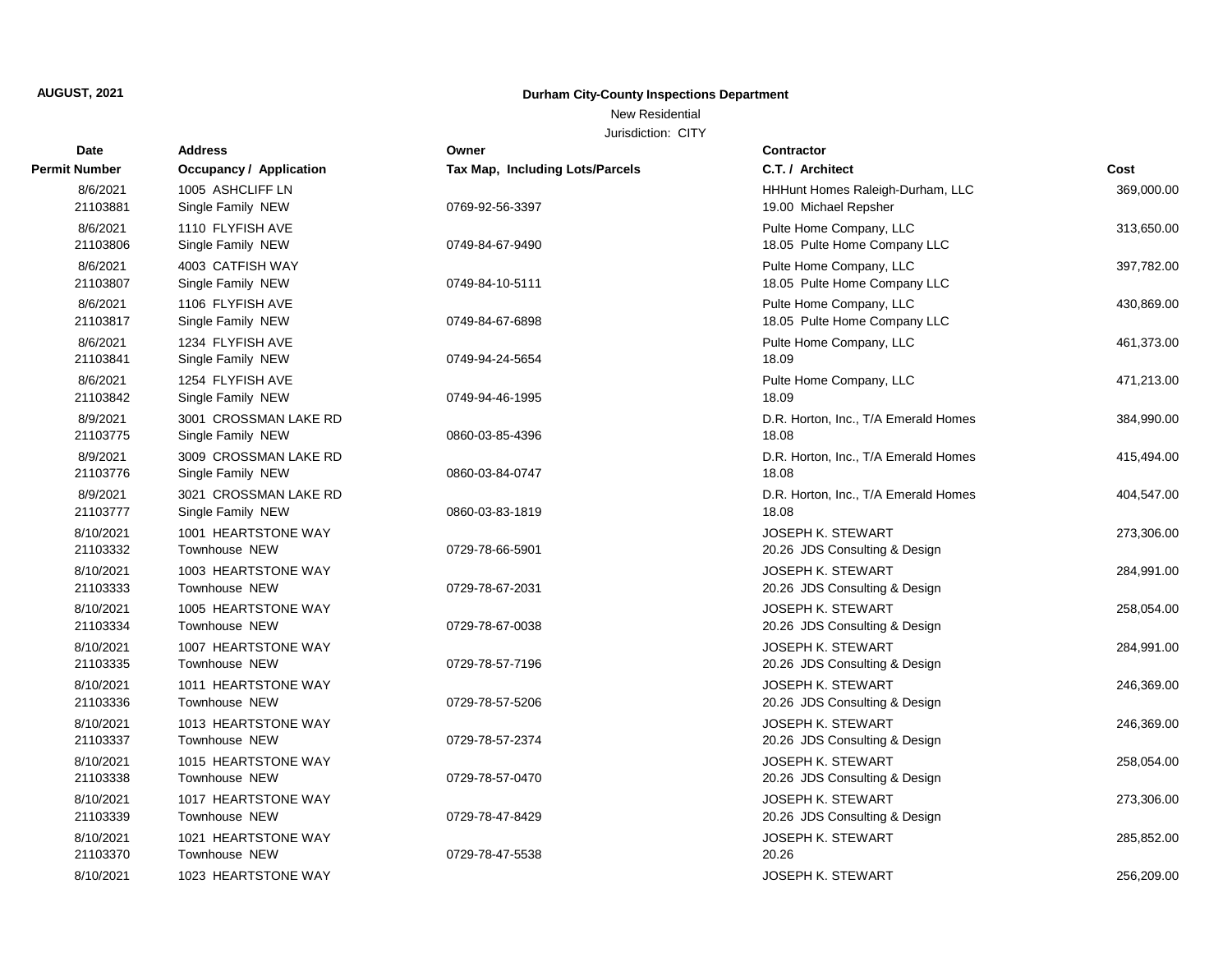## New Residential

| Date                  | <b>Address</b>                             | Owner                           | Contractor                                                            |            |
|-----------------------|--------------------------------------------|---------------------------------|-----------------------------------------------------------------------|------------|
| Permit Number         | <b>Occupancy / Application</b>             | Tax Map, Including Lots/Parcels | C.T. / Architect                                                      | Cost       |
| 21103371              | Townhouse NEW                              | 0729-78-47-3606                 | 20.26                                                                 |            |
| 8/10/2021<br>21103372 | 1025 HEARTSTONE WAY<br>Townhouse NEW       | 0729-78-47-1703                 | <b>JOSEPH K. STEWART</b><br>20.26                                     | 267,894.00 |
| 8/10/2021<br>21103373 | 1027 HEARTSTONE WAY<br>Townhouse NEW       | 0729-78-37-8851                 | JOSEPH K. STEWART<br>20.26                                            | 273,306.00 |
| 8/11/2021<br>21103860 | 1415 FARM LEAF DR<br>Single Family NEW     | 0860-03-10-2449                 | Lennar Carolinas, LLC<br>19                                           | 323,982.00 |
| 8/11/2021<br>21103861 | 1417 FARM LEAF DR<br>Single Family NEW     | 0860-03-10-2544                 | Lennar Carolinas, LLC<br>19                                           | 315,987.00 |
| 8/11/2021<br>21103862 | 1419 FARM LEAF DR<br>Single Family NEW     | 0860-03-10-2549                 | Lennar Carolinas, LLC<br>19                                           | 382,038.00 |
| 8/12/2021<br>21103821 | 1306 CASTLEBAY RD<br>Single Family NEW     | 0831-89-62-3700                 | Durham Building Company, LLC<br>10.02                                 | 233,454.00 |
| 8/16/2021<br>21103783 | 1304 CASTLEBAY RD<br>Single Family NEW     | 0831-89-63-2208                 | Durham Building Company, LLC<br>10.02 Summit Engineering              | 233,454.00 |
| 8/16/2021<br>21103925 | 3400 CEDARBIRD WAY<br>Single Family NEW    | 0800-68-77-6356                 | Stanley Martin Homes, LLC<br>20.17                                    | 543,291.00 |
| 8/16/2021<br>21103955 | 1307 NICHOLS CREEK RD<br>Single Family NEW | 0860-03-94-6202                 | D.R. Horton, Inc., T/A Emerald Homes<br>18.08 KSE Engineering         | 401,349.00 |
| 8/16/2021<br>21103958 | 1311 NICHOLS CREEK RD<br>Single Family NEW | 0860-03-94-1624                 | D.R. Horton, Inc., T/A Emerald Homes<br>18.08 KSE Engineering         | 390,402.00 |
| 8/16/2021<br>21103959 | 3033 CROSSMAN LAKE RD<br>Single Family NEW | 0860-03-83-7423                 | D.R. Horton, Inc., T/A Emerald Homes<br>18.08 JDS Consulting & Design | 371,337.00 |
| 8/16/2021<br>21103960 | 3037 CROSSMAN LAKE RD<br>Single Family NEW | 0860-03-93-2031                 | D.R. Horton, Inc., T/A Emerald Homes<br>18.08 KSE Engineering         | 384,990.00 |
| 8/16/2021<br>21103961 | 1210 FLYFISH AVE<br>Single Family NEW      | 0749-84-95-7232                 | Pulte Home Company, LLC<br>18.09 Pulte Home Company LLC               | 343,182.00 |
| 8/16/2021<br>21103962 | 1230 FLYFISH AVE<br>Single Family NEW      | 0749-94-14-9449                 | Pulte Home Company, LLC<br>18.09 Pulte Home Company LLC               | 477,855.00 |
| 8/17/2021<br>21102610 | 219 N PLUM ST<br>Single Family NEW         | 0831-14-44-5324                 | HABITAT FOR HUMANITY OF DURHAM INC.<br>10.01                          | 198,153.00 |
| 8/17/2021<br>21103522 | 903 ROSEHILL AVE<br>Single Family NEW      | 0822-13-13-2421                 | University City, LLC<br>4.02 Allison Ramsey Architects                | 351,165.00 |
| 8/17/2021<br>21103969 | 1030 ASHTON OAK CT<br>Single Family NEW    | 0769-01-29-8416                 | Lennar Carolinas, LLC<br>19                                           | 291,633.00 |
| 8/17/2021<br>21103970 | 1032 ASHTON OAK CT<br>Single Family NEW    | 0769-01-29-7453                 | Lennar Carolinas, LLC<br>19                                           | 281,670.00 |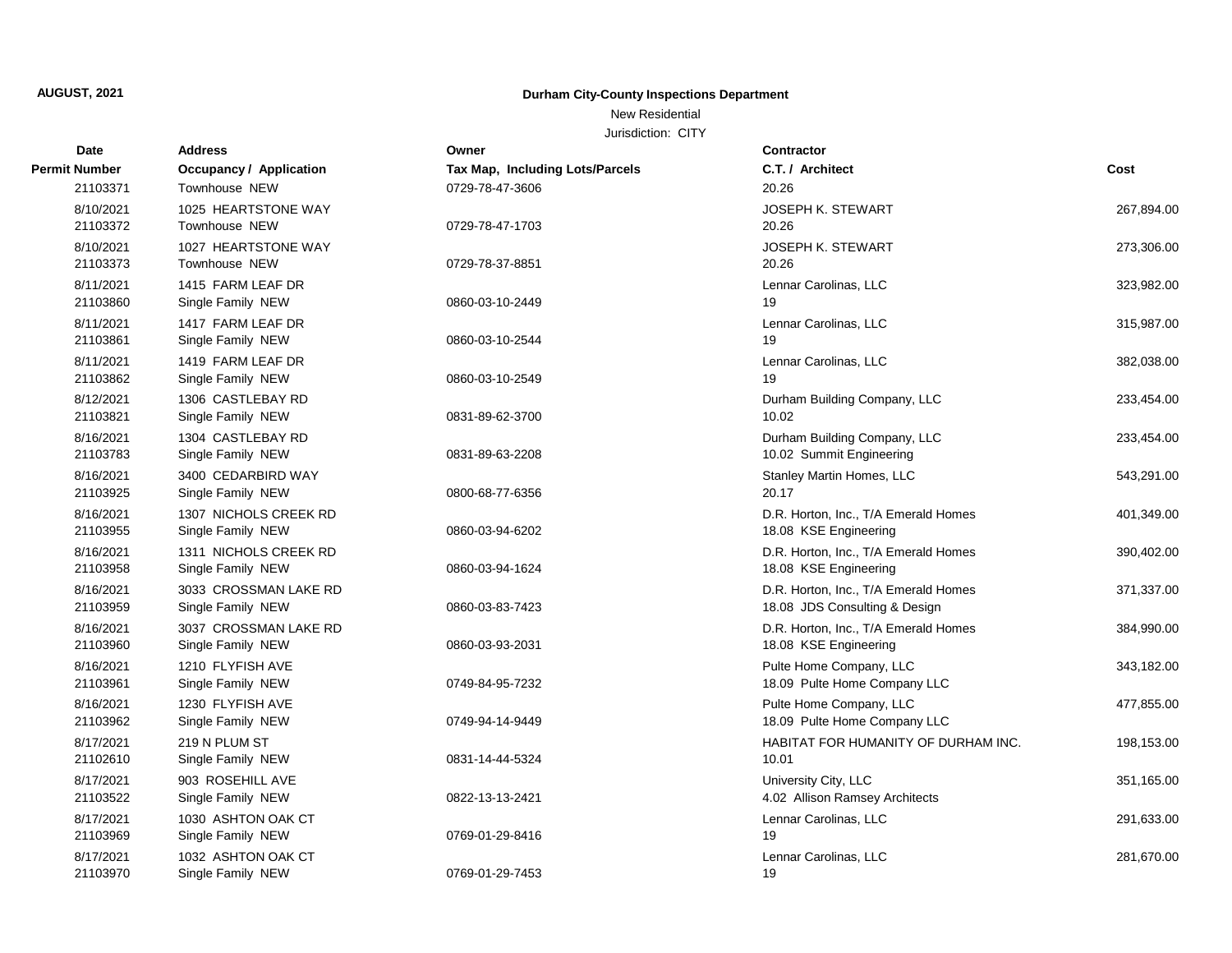New Residential

| Date                  | <b>Address</b>                            | Owner                           | <b>Contractor</b>                      |            |
|-----------------------|-------------------------------------------|---------------------------------|----------------------------------------|------------|
| Permit Number         | <b>Occupancy / Application</b>            | Tax Map, Including Lots/Parcels | C.T. / Architect                       | Cost       |
| 8/17/2021             | 1319 MONTAGUE AVE                         |                                 | Lennar Carolinas, LLC                  | 401,349.00 |
| 21103971              | Single Family NEW                         | 0769-01-28-3678                 | 19                                     |            |
| 8/17/2021             | 1103 WHITE FLINT CIR                      |                                 | Lennar Carolinas, LLC                  | 219,186.00 |
| 21103972              | Single Family NEW                         | 0769-01-39-3574                 | 19                                     |            |
| 8/17/2021             | 1109 SURVEYOR DR                          |                                 | Lennar Carolinas, LLC                  | 251,412.00 |
| 21103977              | Townhouse NEW                             | 0860-03-20-4325                 | 19                                     |            |
| 8/17/2021             | 1111 SURVEYOR DR                          |                                 | Lennar Carolinas, LLC                  | 259,530.00 |
| 21103978              | Townhouse NEW                             | 0860-03-20-3399                 | 19                                     |            |
| 8/17/2021             | 1115 SURVEYOR DR                          |                                 | Lennar Carolinas, LLC                  | 259,530.00 |
| 21103979              | Townhouse NEW                             | 0860-03-20-3472                 | 19                                     |            |
| 8/17/2021             | 1117 SURVEYOR DR                          |                                 | Lennar Carolinas, LLC                  | 159,530.00 |
| 21103980              | Townhouse NEW                             | 0860-03-20-3456                 | 19                                     |            |
| 8/17/2021             | 2810 SALTAIRE AVE                         |                                 | M/I HOMES OF RALEIGH LLC               | 325,825.00 |
| 21103996              | Townhouse NEW                             | 0749-67-29-9460                 | 18.09                                  |            |
| 8/17/2021<br>21103997 | 2812 SALTAIRE AVE                         |                                 | M/I HOMES OF RALEIGH LLC               | 323,982.00 |
|                       | Townhouse NEW                             | 0749-67-29-6387                 | 18.09                                  |            |
| 8/17/2021<br>21103998 | 2814 SALTAIRE AVE<br><b>Townhouse NEW</b> | 0749-67-29-4368                 | M/I HOMES OF RALEIGH LLC<br>18.09      | 325,581.00 |
| 8/17/2021             | 2816 SALTAIRE AVE                         |                                 | M/I HOMES OF RALEIGH LLC               |            |
| 21104000              | Townhouse NEW                             | 0749-67-29-2319                 | 18.09                                  | 325,825.00 |
| 8/18/2021             | 6209 TREYBURN POINT DR                    |                                 | Gitto Enterprises Inc.                 | 743,166.00 |
| 21101819              | Single Family NEW                         | 0835-02-68-7260                 | 16.01 Kads Custom Home Designs         |            |
| 8/18/2021             | 3036 CROSSMAN LAKE RD                     |                                 | D.R. Horton, Inc., T/A Emerald Homes   | 401,349.00 |
| 21104113              | Single Family NEW                         | 0860-03-81-1920                 | 18.08                                  |            |
| 8/18/2021             | 3028 CROSSMAN LAKE RD                     |                                 | D.R. Horton, Inc., T/A Emerald Homes   | 404,547.00 |
| 21104115              | Single Family NEW                         | 0860-03-72-2521                 | 18.08                                  |            |
| 8/19/2021             | 1104 FARGO ST                             |                                 | CONTRACTING                            | 168,141.00 |
| 21102566              | Duplex NEW                                | 0821-15-72-3815                 | 13.01 Nathan Umstead (Evening Studios) |            |
| 8/19/2021             | 1104 FARGO ST                             |                                 | <b>CONTRACTING</b>                     | 172,569.00 |
| 21102567              | Duplex NEW                                | 0821-15-72-3815                 | 13.01 Nathan Umstead (Evening Studios) |            |
| 8/19/2021             | 3012 CROSSMAN LAKE RD                     |                                 | D.R. Horton, Inc., T/A Emerald Homes   | 312,174.00 |
| 21104119              | Single Family NEW                         | 0860-03-64-4734                 | 18.08                                  |            |
| 8/19/2021             | 3040 CROSSMAN LAKE RD                     |                                 | D.R. Horton, Inc., T/A Emerald Homes   | 384,990.00 |
| 21104123              | Single Family NEW                         | 0860-03-81-5559                 | 18.08                                  |            |
| 8/19/2021             | 2011 KNIGHT CROSSING RD                   |                                 | D.R. Horton, Inc., T/A Emerald Homes   | 384,990.00 |
| 21104124              | Single Family NEW                         | 0860-13-11-7991                 | 18.08                                  |            |
| 8/19/2021             | 3020 CROSSMAN LAKE RD                     |                                 | D.R. Horton, Inc., T/A Emerald Homes   | 297.168.00 |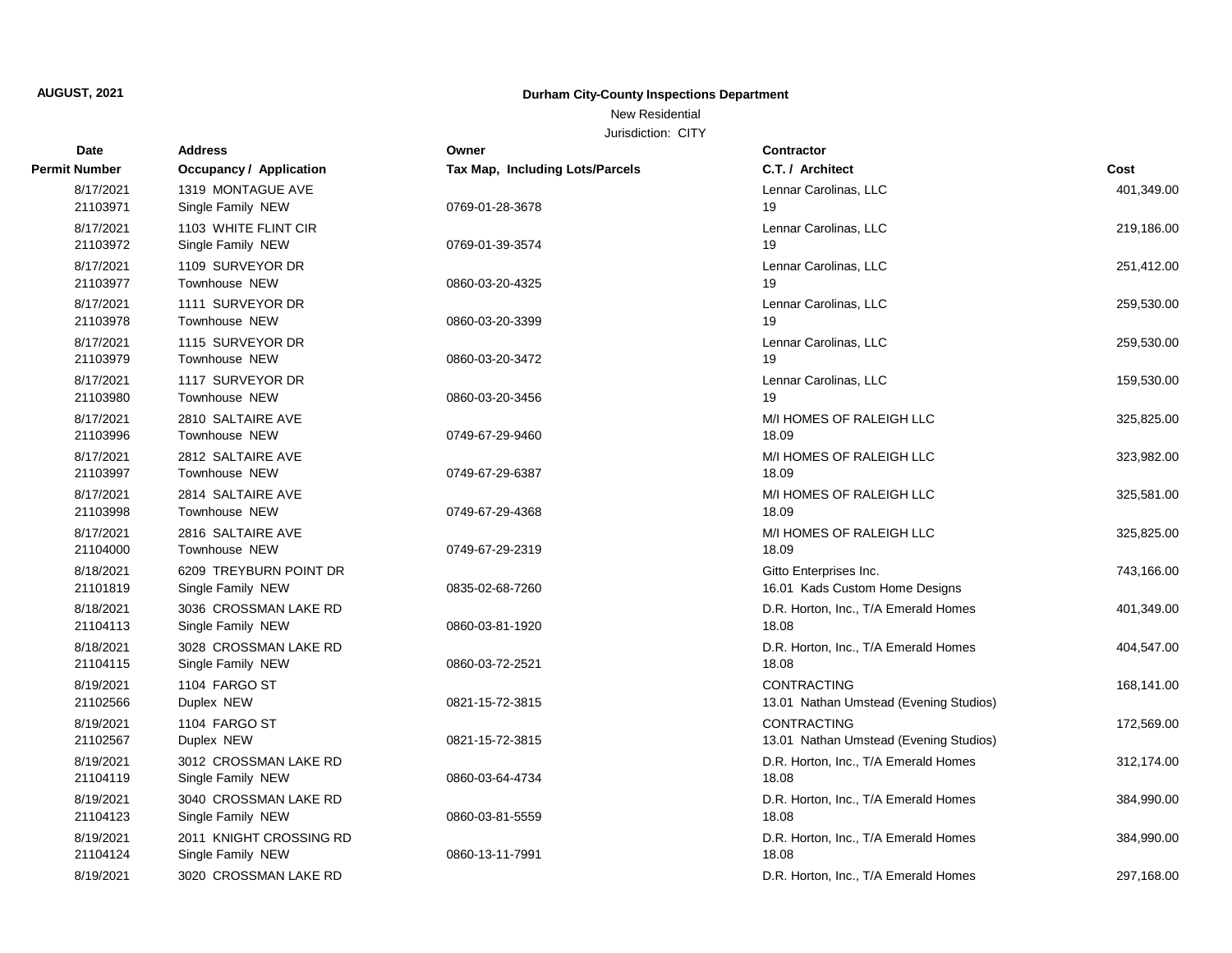New Residential

| <b>Date</b>           | <b>Address</b>                                | Owner                           | <b>Contractor</b>                                                             |            |
|-----------------------|-----------------------------------------------|---------------------------------|-------------------------------------------------------------------------------|------------|
| Permit Number         | Occupancy / Application                       | Tax Map, Including Lots/Parcels | C.T. / Architect                                                              | Cost       |
| 21104117              | Single Family NEW                             | 0860-03-63-5563                 | 18.08                                                                         |            |
| 8/19/2021<br>21103044 | 1817 NIXON ST<br>Single Family NEW            | 0830-10-26-7997                 | Durham Building Company, LLC<br>20.09                                         | 206,394.00 |
| 8/20/2021<br>21102181 | 4590 CARLTON CROSSING DR<br>Single Family NEW | 0729-01-07-1956                 | STANDARD CONST., INC.<br>20.11                                                | 29,500.00  |
| 8/20/2021<br>21103520 | 1009 BRIDGEWATER DR<br>Single Family NEW      | 0834-04-50-4135                 | Ryan Homes and/or NV Homes NVR, Inc., T/A<br>17.09 NVR Architectural Services | 205,656.00 |
| 8/20/2021<br>21103718 | 2009 MAVIN PL<br>Single Family NEW            | 0840-00-90-6577                 | Lennar Carolinas, LLC<br>18.09                                                | 389,295.00 |
| 8/20/2021<br>21103719 | 2010 MAVIN PL<br>Single Family NEW            | 0840-00-92-7380                 | Lennar Carolinas, LLC<br>18.09                                                | 389,295.00 |
| 8/20/2021<br>21104065 | 309 VILLANOVA DR<br>Townhouse NEW             | 0737-26-24-0165                 | Pulte Home Company, LLC<br>20.27 Pulte Home Company LLC                       | 291,510.00 |
| 8/20/2021<br>21104067 | 313 VILLANOVA DR<br><b>Townhouse NEW</b>      | 0737-26-14-5186                 | Pulte Home Company, LLC<br>20.27 Pulte Home Company LLC                       | 224,598.00 |
| 8/20/2021<br>21104068 | 315 VILLANOVA DR<br><b>Townhouse NEW</b>      | 0737-26-14-3117                 | Pulte Home Company, LLC<br>20.27 Pulte Home Company LLC                       | 286,467.00 |
| 8/20/2021<br>21104118 | 3016 CROSSMAN LAKE RD<br>Single Family NEW    | 0860-03-64-4123                 | D.R. Horton, Inc., T/A Emerald Homes<br>18.08                                 | 388,434.00 |
| 8/23/2021<br>21104070 | 1001 EVERGLADES WAY<br>Townhouse NEW          | 0739-22-11-0937                 | Pulte Home Company, LLC<br>20.25 Pulte Home Company LLC                       | 284,745.00 |
| 8/23/2021<br>21104071 | 1003 EVERGLADES WAY<br>Townhouse NEW          | 0739-22-01-7977                 | Pulte Home Company, LLC<br>20.25 Pulte Home Company LLC                       | 224,598.00 |
| 8/23/2021<br>21104072 | 1005 EVERGLADES WAY<br>Townhouse NEW          | 0739-22-01-5957                 | Pulte Home Company, LLC<br>20.25 Pulte Home Company LLC                       | 226,566.00 |
| 8/23/2021<br>21104073 | 1007 EVERGLADES WAY<br>Townhouse NEW          | 0739-22-01-2987                 | Pulte Home Company, LLC<br>20.25 Pulte Home Company LLC                       | 272,445.00 |
| 8/23/2021<br>21104098 | 222 OAKCHEST CT<br><b>Townhouse NEW</b>       | 0860-29-13-9340                 | JOSEPH K. STEWART<br>18.08 JDS Consulting & Design                            | 291,510.00 |
| 8/23/2021<br>21104099 | 224 OAKCHEST CT<br>Townhouse NEW              | 0860-29-23-1289                 | <b>JOSEPH K. STEWART</b><br>18.08 JDS Consulting & Design                     | 210,576.00 |
| 8/23/2021<br>21104100 | 226 OAKCHEST CT<br>Townhouse NEW              | 0860-29-23-4267                 | <b>JOSEPH K. STEWART</b><br>18.08 JDS Consulting & Design                     | 277,611.00 |
| 8/23/2021<br>21104120 | 3052 CROSSMAN LAKE RD<br>Single Family NEW    | 0860-13-01-1092                 | D.R. Horton, Inc., T/A Emerald Homes<br>18.08                                 | 388,434.00 |
| 8/23/2021<br>21104121 | 3048 CROSSMAN LAKE RD<br>Single Family NEW    | 0860-03-91-6102                 | D.R. Horton, Inc., T/A Emerald Homes<br>18.08                                 | 415,494.00 |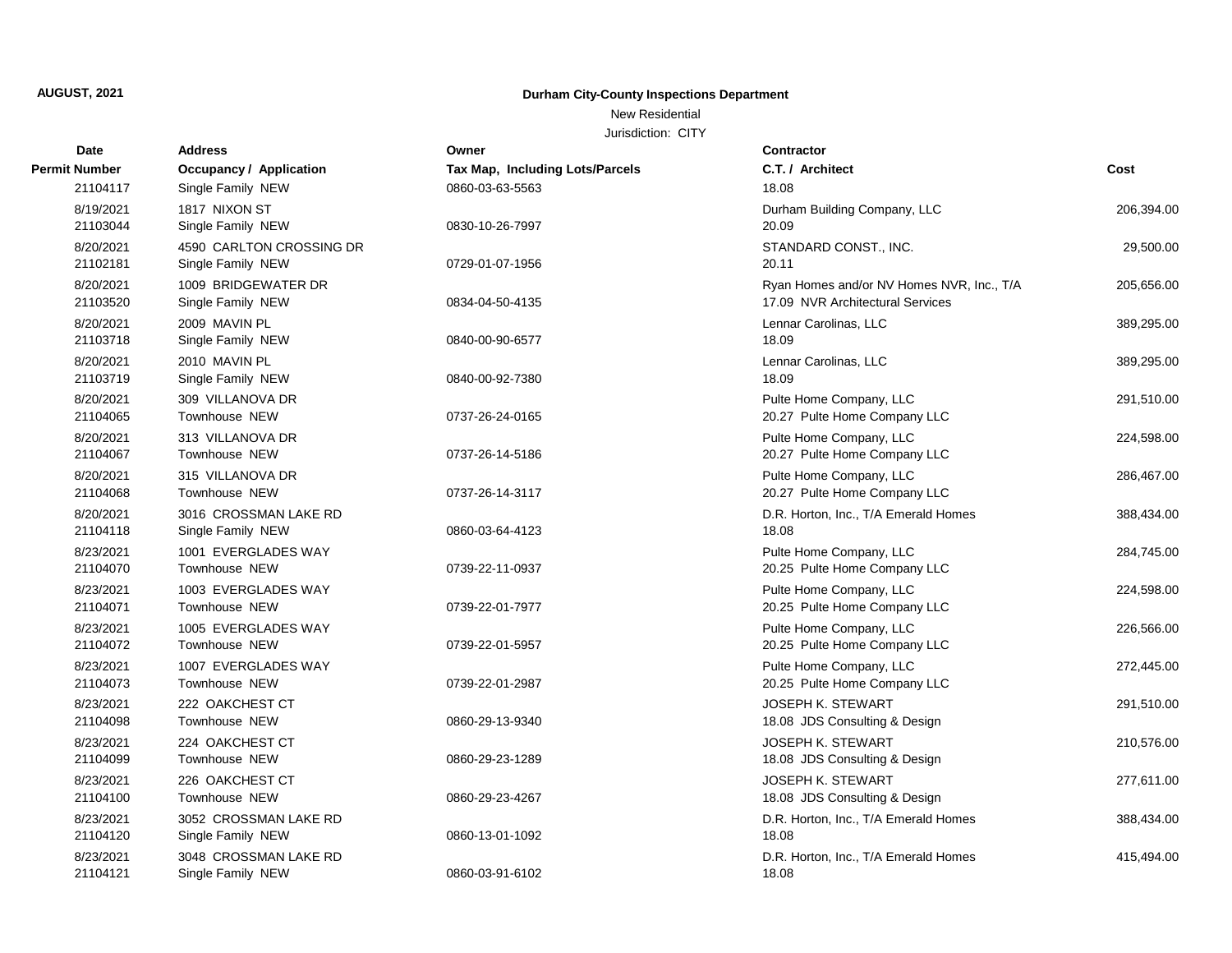New Residential

| <b>Date</b>          | <b>Address</b>                 | Owner                           | <b>Contractor</b>                    |            |
|----------------------|--------------------------------|---------------------------------|--------------------------------------|------------|
| <b>Permit Number</b> | <b>Occupancy / Application</b> | Tax Map, Including Lots/Parcels | C.T. / Architect                     | Cost       |
| 8/23/2021            | 2820 SALTAIRE AVE              |                                 | M/I HOMES OF RALEIGH LLC             | 325,825.00 |
| 21104125             | Townhouse NEW                  | 0749-67-19-9430                 | 18.09                                |            |
| 8/23/2021            | 2822 SALTAIRE AVE              |                                 | M/I HOMES OF RALEIGH LLC             | 323,982.00 |
| 21104126             | <b>Townhouse NEW</b>           | 0749-67-19-6481                 | 18.09                                |            |
| 8/23/2021            | 2824 SALTAIRE AVE              |                                 | M/I HOMES OF RALEIGH LLC             | 325,581.00 |
| 21104127             | Townhouse NEW                  | 0749-67-19-4357                 | 18.09                                |            |
| 8/23/2021            | 2826 SALTAIRE AVE              |                                 | M/I HOMES OF RALEIGH LLC             | 325,825.00 |
| 21104128             | <b>Townhouse NEW</b>           | 0749-67-19-2218                 | 18.09                                |            |
| 8/23/2021            | 1114 FLYFISH AVE               |                                 | Pulte Home Company, LLC              | 420,045.00 |
| 21104129             | Single Family NEW              | 0749-84-76-6617                 | 18.09                                |            |
| 8/23/2021            | 1109 GLENCO RD                 |                                 | Pulte Home Company, LLC              | 454,608.00 |
| 21104133             | Single Family NEW              | 0749-94-19-3637                 | 18.09                                |            |
| 8/23/2021            | 2103 KNIGHT CROSSING RD        |                                 | D.R. Horton, Inc., T/A Emerald Homes | 404,547.00 |
| 21104131             | Single Family NEW              | 0860-13-11-7319                 | 18.08 KSE Engineering                |            |
| 8/23/2021            | 2107 KNIGHT CROSSING RD        |                                 | D.R. Horton, Inc., T/A Emerald Homes | 401,349.00 |
| 21104132             | Single Family NEW              | 0860-13-10-6867                 | 18.08 KSE Engineering                |            |
| 8/23/2021            | 311 VILLANOVA DR               |                                 | Pulte Home Company, LLC              | 239,112.00 |
| 21104066             | Townhouse NEW                  | 0737-26-14-8105                 | 20.27 Pulte Home Company LLC         |            |
| 8/23/2021            | 302 FORMOSA AVE                |                                 | CAROLINA CUSTOM BUILDERS             | 57,000.00  |
| 21103698             | Single Family NEW              | 0820-08-89-6630                 | 13.03                                |            |
| 8/23/2021            | 506 W CARVER ST                |                                 | Ferber Herndon                       | 6,198.00   |
| 21103921             | Single Family NEW              | 0823-16-73-5637                 | 1.02                                 |            |
| 8/24/2021            | 318 VILLANOVA DR               |                                 | Pulte Home Company, LLC              | 284,745.00 |
| 21103843             | Townhouse NEW                  | 0737-26-15-1597                 | 20.27                                |            |
| 8/24/2021            | 322 VILLANOVA DR               |                                 | Pulte Home Company, LLC              | 226,566.00 |
| 21103845             | Townhouse NEW                  | 0737-26-05-7519                 | 20.27                                |            |
| 8/24/2021            | 324 VILLANOVA DR               |                                 | Pulte Home Company, LLC              | 236,898.00 |
| 21103846             | Townhouse NEW                  | 0737-26-05-4690                 | 20.27                                |            |
| 8/24/2021            | 320 VILLANOVA DR               |                                 | Pulte Home Company, LLC              | 236,898.00 |
| 21103844             | Townhouse NEW                  | 0737-26-05-9538                 | 20.27                                |            |
| 8/24/2021            | 326 VILLANOVA DR               |                                 | Pulte Home Company, LLC              | 236,898.00 |
| 21103847             | <b>Townhouse NEW</b>           | 0737-26-05-2671                 | 20.27                                |            |
| 8/24/2021            | 328 VILLANOVA DR               |                                 | Pulte Home Company, LLC              | 287,265.00 |
| 21103848             | Townhouse NEW                  | 0737-26-05-0613                 | 20.27                                |            |
| 8/25/2021            | 1204 PATE FARM LN              |                                 | Lennar Carolinas, LLC                | 270,477.00 |
| 21104135             | <b>Townhouse NEW</b>           | 0840-01-94-4128                 | 18.09                                |            |
| 8/25/2021            | 1208 PATE FARM LN              |                                 | Lennar Carolinas, LLC                | 264,081.00 |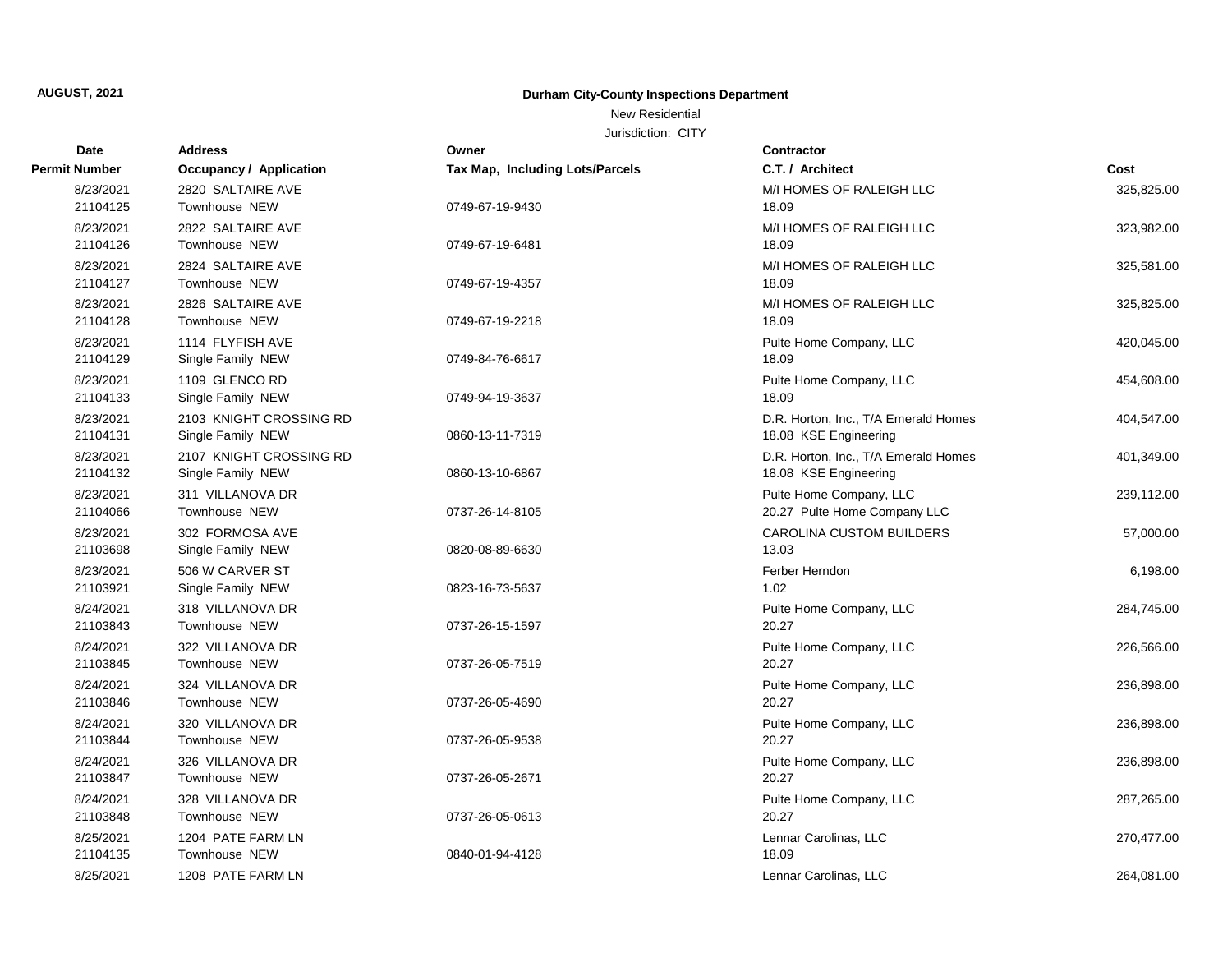## New Residential

| Date                  | <b>Address</b>                                 | Owner                           | <b>Contractor</b>                                                |            |
|-----------------------|------------------------------------------------|---------------------------------|------------------------------------------------------------------|------------|
| Permit Number         | <b>Occupancy / Application</b>                 | Tax Map, Including Lots/Parcels | C.T. / Architect                                                 | Cost       |
| 21104136              | Townhouse NEW                                  | 0840-01-94-4128                 | 18.09                                                            |            |
| 8/25/2021<br>21104137 | 1212 PATE FARM LN<br>Townhouse NEW             | 0840-01-94-4128                 | Lennar Carolinas, LLC<br>18.09                                   | 261,498.00 |
| 8/25/2021<br>21104138 | 1216 PATE FARM LN<br><b>Townhouse NEW</b>      | 0840-01-94-4128                 | Lennar Carolinas, LLC<br>18.09                                   | 261,498.00 |
| 8/25/2021<br>21104139 | 1221 PATE FARM LN<br>Townhouse NEW             | 0840-01-94-4128                 | Lennar Carolinas, LLC<br>18.09                                   | 295,692.00 |
| 8/25/2021<br>21104140 | 1225 PATE FARM LN<br><b>Townhouse NEW</b>      | 0840-01-94-4128                 | Lennar Carolinas, LLC<br>18.09                                   | 295,692.00 |
| 8/25/2021<br>21104141 | 1229 PATE FARM LN<br>Townhouse NEW             | 0840-01-94-4128                 | Lennar Carolinas, LLC<br>18.09                                   | 300,735.00 |
| 8/25/2021<br>21104171 | 1105 WHITE FLINT CIR<br>Single Family NEW      | 0769-01-39-3534                 | Lennar Carolinas, LLC<br>19                                      | 281,670.00 |
| 8/25/2021<br>21104172 | 1204 WHITE FLINT CIR<br>Single Family NEW      | 0769-01-39-2714                 | Lennar Carolinas, LLC<br>19                                      | 291,633.00 |
| 8/25/2021<br>21104173 | 1206 WHITE FLINT CIR<br>Single Family NEW      | 0769-01-39-1766                 | Lennar Carolinas, LLC<br>19                                      | 281,670.00 |
| 8/25/2021<br>21103792 | 3015 CYPRESS LAGOON CT<br>Townhouse NEW        | 0830-01-90-4111                 | Ryan Builders-North Carolina, LLC, Dan<br>20.27 GMD DESIGN GROUP | 235,176.00 |
| 8/25/2021<br>21103791 | 3013 CYPRESS LAGOON CT<br>Townhouse NEW        | 0830-01-90-4111                 | Ryan Builders-North Carolina, LLC, Dan<br>20.27 GMD DESIGN GROUP | 231,978.00 |
| 8/25/2021<br>21103790 | 3011 CYPRESS LAGOON CT<br>Townhouse NEW        | 0830-01-90-4111                 | Ryan Builders-North Carolina, LLC, Dan<br>20.27 GMD DESIGN GROUP | 233,331.00 |
| 8/25/2021<br>21103789 | 3009 CYPRESS LAGOON CT<br>Townhouse NEW        | 0830-01-90-4111                 | Ryan Builders-North Carolina, LLC, Dan<br>20.27 GMD DESIGN GROUP | 228,534.00 |
| 8/25/2021<br>21103788 | 3007 CYPRESS LAGOON CT<br>Townhouse NEW        | 0830-01-90-4111                 | Ryan Builders-North Carolina, LLC, Dan<br>20.27                  | 233,331.00 |
| 8/25/2021<br>21103787 | 3005 CYPRESS LAGOON CT<br><b>Townhouse NEW</b> | 0830-01-90-4111                 | Ryan Builders-North Carolina, LLC, Dan<br>2027 GMD DESIGN GROUP  | 233,331.00 |
| 8/25/2021<br>21103786 | 3003 CYPRESS LAGOON CT<br>Townhouse NEW        | 0830-01-90-4111                 | Ryan Builders-North Carolina, LLC, Dan<br>20.27 GMD DESIGN GROUP | 228,534.00 |
| 8/25/2021<br>21103785 | 3001 CYPRESS LAGOON CT<br><b>Townhouse NEW</b> | 0830-01-90-4111                 | Ryan Builders-North Carolina, LLC, Dan<br>20.27 GMD DESIGN GROUP | 231,978.00 |
| 8/26/2021<br>21100936 | 825 W MARKHAM AVE<br>Single Family NEW         | 0822-82-04-7532                 | LEGACY BUILDING CO., LLC<br>3.02                                 | 221,000.00 |
| 8/26/2021<br>21104155 | 2202 MEADOWCREEK DR<br>Single Family NEW       | 0814-70-02-2501                 | HOMES BY DICKERSON, INC.<br>17.07                                | 354,855.00 |